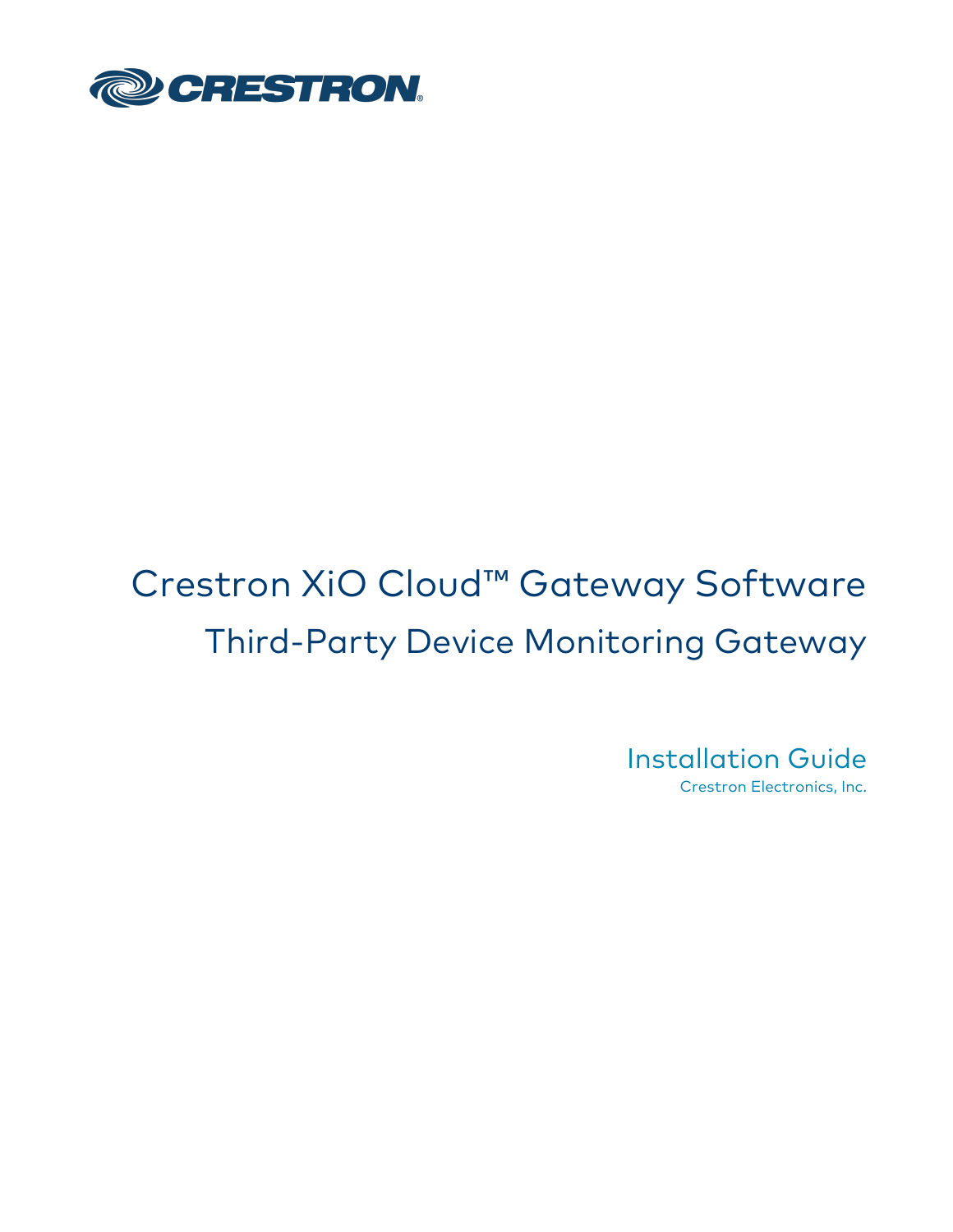#### Original Instructions

The U.S. English version of this document is the original instructions. All other languages are a translation of the original instructions.

Crestron product development software is licensed to Crestron dealers and Crestron Service Providers (CSPs) under a limited nonexclusive, nontransferable Software Development Tools License Agreement. Crestron product operating system software is licensed to Crestron dealers, CSPs, and end-users under a separate End-User License Agreement. Both of these Agreements can be found on the Crestron website at [www.crestron.com/legal/software\\_license\\_](https://www.crestron.com/legal/software-license-agreement) [agreement.](https://www.crestron.com/legal/software-license-agreement)

The product warranty can be found at [www.crestron.com/warranty](https://www.crestron.com/warranty).

The specific patents that cover Crestron products are listed at [www.crestron.com/legal/patents](https://www.crestron.com/legal/patents).

Certain Crestron products contain open source software. For specific information, visit [www.crestron.com/opensource.](https://www.crestron.com/legal/open-source-software)

Crestron, the Crestron logo, and XiO Cloud are either trademarks or registered trademarks of Crestron Electronics, Inc. in the United States and/or other countries. AlmaLinux OS is either a trademark or a registered trademark of the AlmaLinux OS Foundation in the United States and/or other countries. Ubuntu is either a trademark or a registered trademark of Canonical Ltd in the United States and/or other countries. Rocky Linux is either a trademark or a registered trademark of Ctrl IQ, Inc. in the United States and/or other countries. Linux is either a trademark or a registered trademark of Linus Torvalds in the United States and/or other countries. MariaDB is either a trademark or a registered trademark of MariaDB in the United States and/or other countries.Red Hat and Red Hat Enterprise Linux are either trademarks or registered trademarks or Red Hat, Inc. in the United States and/or other countries. Other trademarks, registered trademarks, and trade names may be used in this document to refer to either the entities claiming the marks and names or their products. Crestron disclaims any proprietary interest in the marks and names of others. Crestron is not responsible for errors in typography or photography.

©2022 Crestron Electronics, Inc.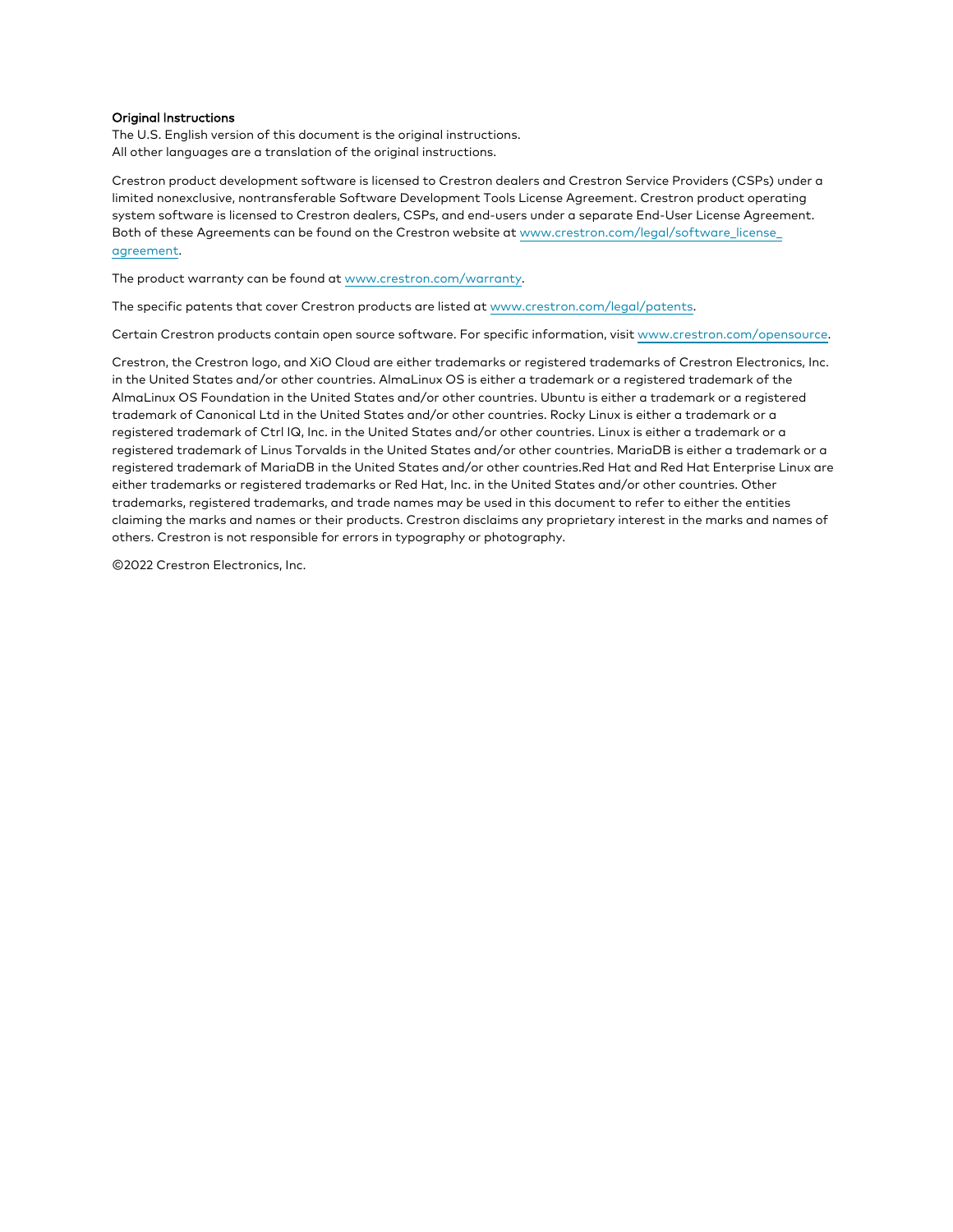### **Contents**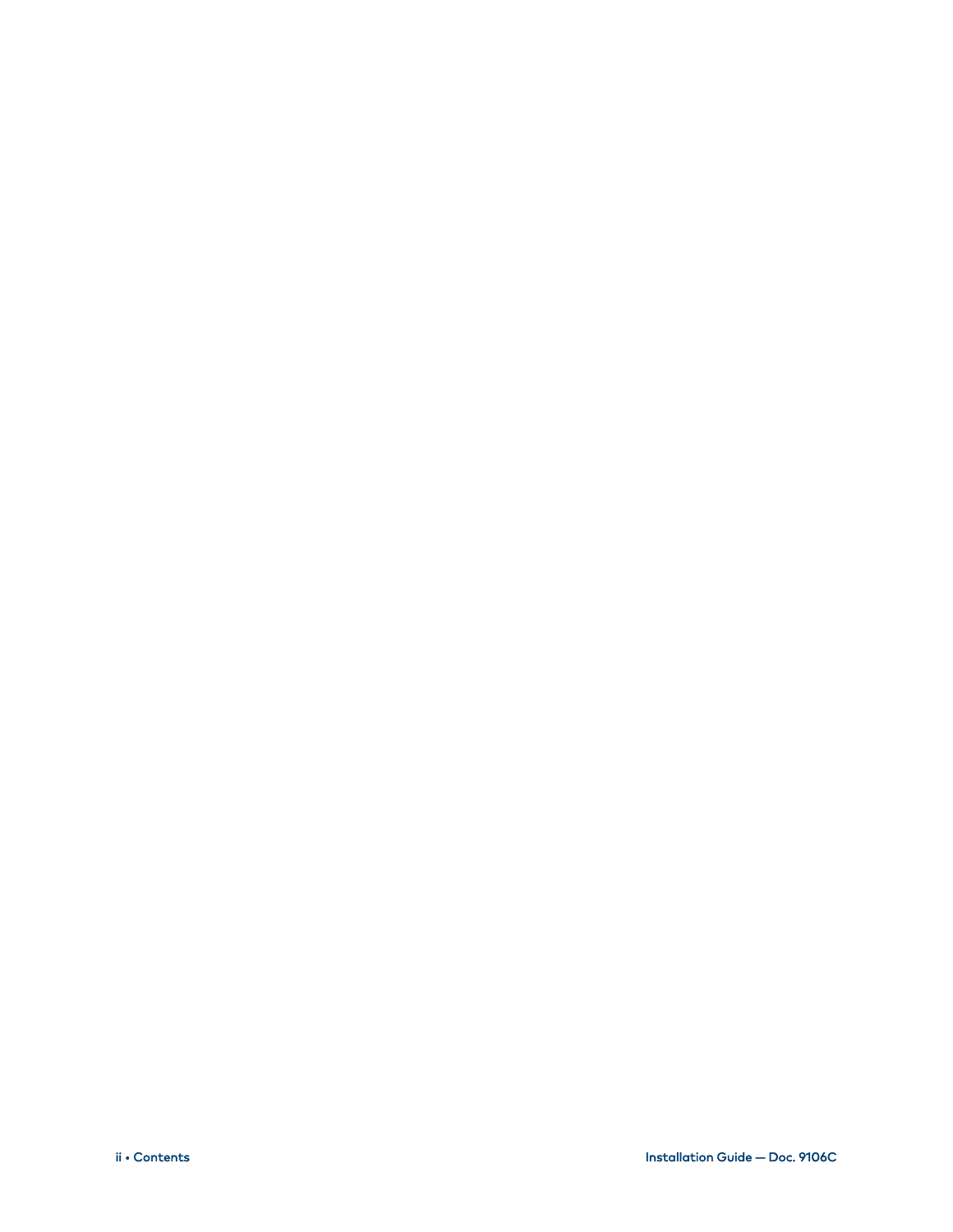## <span id="page-4-0"></span>**Introduction**

Crestron XiO Cloud™ Gateway software provides expanded configuration and monitoring capabilities for supported third-party devices not connected directly to a Crestron® control processor. This configuration allows for monitoring via Ping, TCP, SNMP, and the Crestron Drivers framework over Ethernet. Power on and power off commands can also be executed for all third-party devices that support this functionality. Crestron XiO Cloud Gateway software resides entirely on a remote server, which is installed and configured using supported Linux® operating system platforms.

This guide provides the installation procedures needed to install the Crestron XiO Cloud Gateway package on a Red Hat Enterprise Linux® or CentOS® Linux server platform, as well as procedures for configuring various Crestron XiO Cloud Gateway features.

NOTE: For more information on claiming and monitoring supported third-party devices using Crestron XiO Cloud Gateway software, refer to the XiO Cloud® Service [Third-Party](https://www.crestron.com/getmedia/1622de5c-6ae0-4de7-b447-147c3cb5c43f/mg_cg_xio_cloud_service_third-party_device_monitoring) Device Monitoring [Configuration](https://www.crestron.com/getmedia/1622de5c-6ae0-4de7-b447-147c3cb5c43f/mg_cg_xio_cloud_service_third-party_device_monitoring) Guide.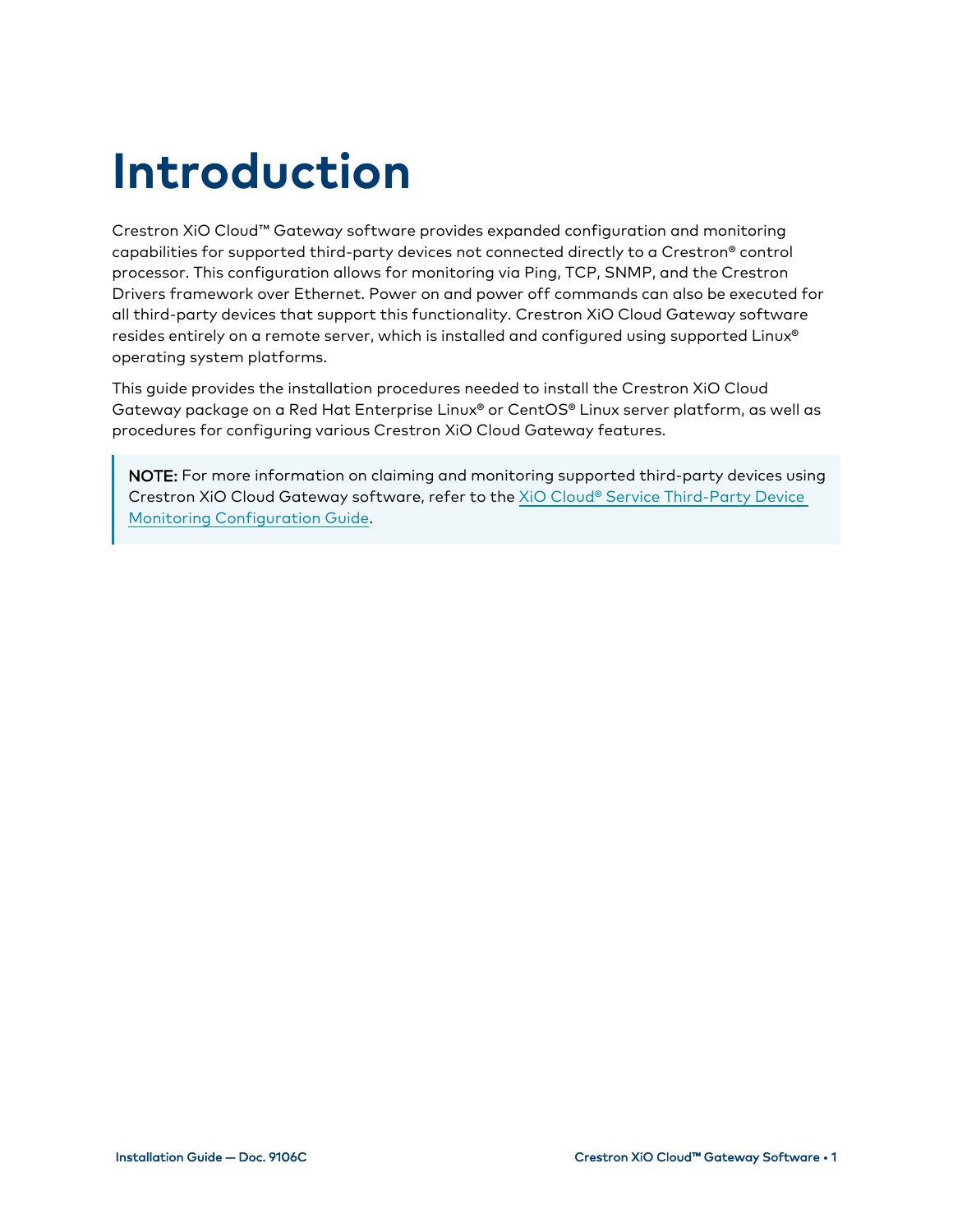## <span id="page-5-0"></span>**Prerequisites**

Ensure the following prerequisites are met prior to installing the Crestron XiO Cloud Gateway server.

NOTE: Crestron XiO Cloud Gateway is software that runs on a customer-supplied Red Hat Enterprise Linux server. Crestron is responsible for keeping the Crestron XiO Cloud Gateway software up to date and will provide security patches when necessary.

- The IT administrator (installer) has a working knowledge of Linux platforms and commands.
- The IT administrator is responsible for the following tasks:
	- $\degree$  Keeping the server operating system up to date
	- $\degree$  Ensuring the server is compliant with current security standards
	- o Integrating the server in the corporate authentication provider (LDAP, Active Directory® service, OAuth, and others)
	- <sup>o</sup> Configuring user access to the server
	- $\circ$  Configuring the web servers, including the rights to the path of the Crestron XiO Cloud Gateway web user interface pages.
- One of the following Linux platforms is installed on a physical or virtual machine:

NOTE: Installation on a virtual machine is recommended.

- <sup>o</sup> Red Hat Enterprise Linux Server 8.2 software (64-bit version) or greater
- <sup>o</sup> AlmaLinux OS® Server 8.2 software (64-bit version) or greater
- <sup>o</sup> Rocky Linux™ Server 8.2 software (64-bit version) or greater
- The server meets the following requirements after the Linux platform has been installed:
	- CPU: 4 Cores or higher
	- RAM: 16 GB or higher
	- Disk space: 200 GB or higher
- The server must be dedicated to run the Crestron XiO Cloud Gateway service only.
- The server must be able to run the Apache® 2.4.37 (or later) web server, which is installed as part of the Crestron XiO Cloud Gateway installation package.
- **•** For Red Hat Enterprise Linux installations, the Red Hat® server must be registered with [www.redhat.com](https://www.redhat.com/).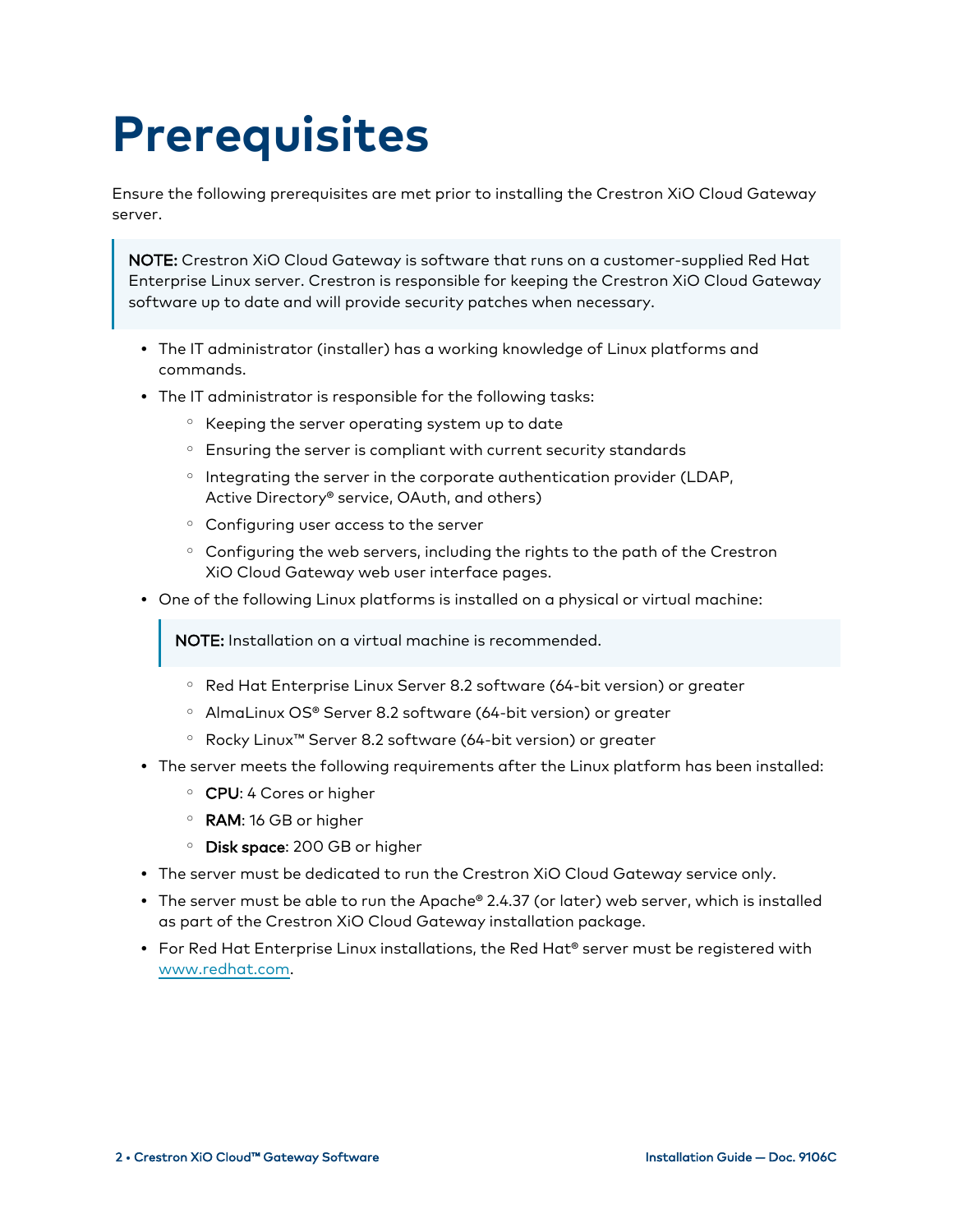## <span id="page-6-0"></span>**Installation**

Use the following procedures to install the Crestron XiO Cloud Gateway package onto the Linux platform. If migrating to Crestron XiO Cloud Gateway software from Crestron Virtual Control, refer also to [Appendix](#page-13-0) C: Migrate from Crestron Virtual Control (on page 10).

<span id="page-6-1"></span>NOTE: These procedures assume that the Red Hat Enterprise Linux server platforms have already been installed and meet or exceed the specifications described in [Prerequisites](#page-5-0) (on the [previous](#page-5-0) page). The subscription manager for the Red Hat server platform must also be configured prior to installation.

### **Install the Crestron XiO Cloud Gateway Package**

To install the Crestron XiO Cloud Gateway package onto the Linux platform:

- 1. Download the Crestron XiO Cloud Gateway file package from the Software & Firmware resource page at [www.crestron.com/Support/Resource-Library.](https://www.crestron.com/Support/Resource-Library)
- 2. Log into an account with sudo privileges on the Linux platform where the Crestron XiO Cloud Gateway package will be installed.
- 3. Copy the package ZIP file to a location on the Linux platform.
- 4. Open a new terminal window.
- 5. Change directories to the location of the ZIP file, and then issue the following command to unzip the package, where <version> is the version number of the package file:

sudo unzip xiocloudgateway <version>.zip

- 6. Change directories to the location of the unzipped package file (xiocloudgateway).
- 7. Issue the following command to start the installation. The script installs any RPM file dependencies prior to running the Crestron XiO Cloud Gateway RPM file.

sudo ./installXiocloudgateway.sh

- 8. Enter  $y$  when prompted to confirm the installation.
- 9. When prompted, set the directory where Crestron XiO Cloud Gateway applications will be installed. Press Enter to use the default directory (/opt/crestron).

NOTE: Crestron XiO Cloud Gateway cannot be installed in the /home directory.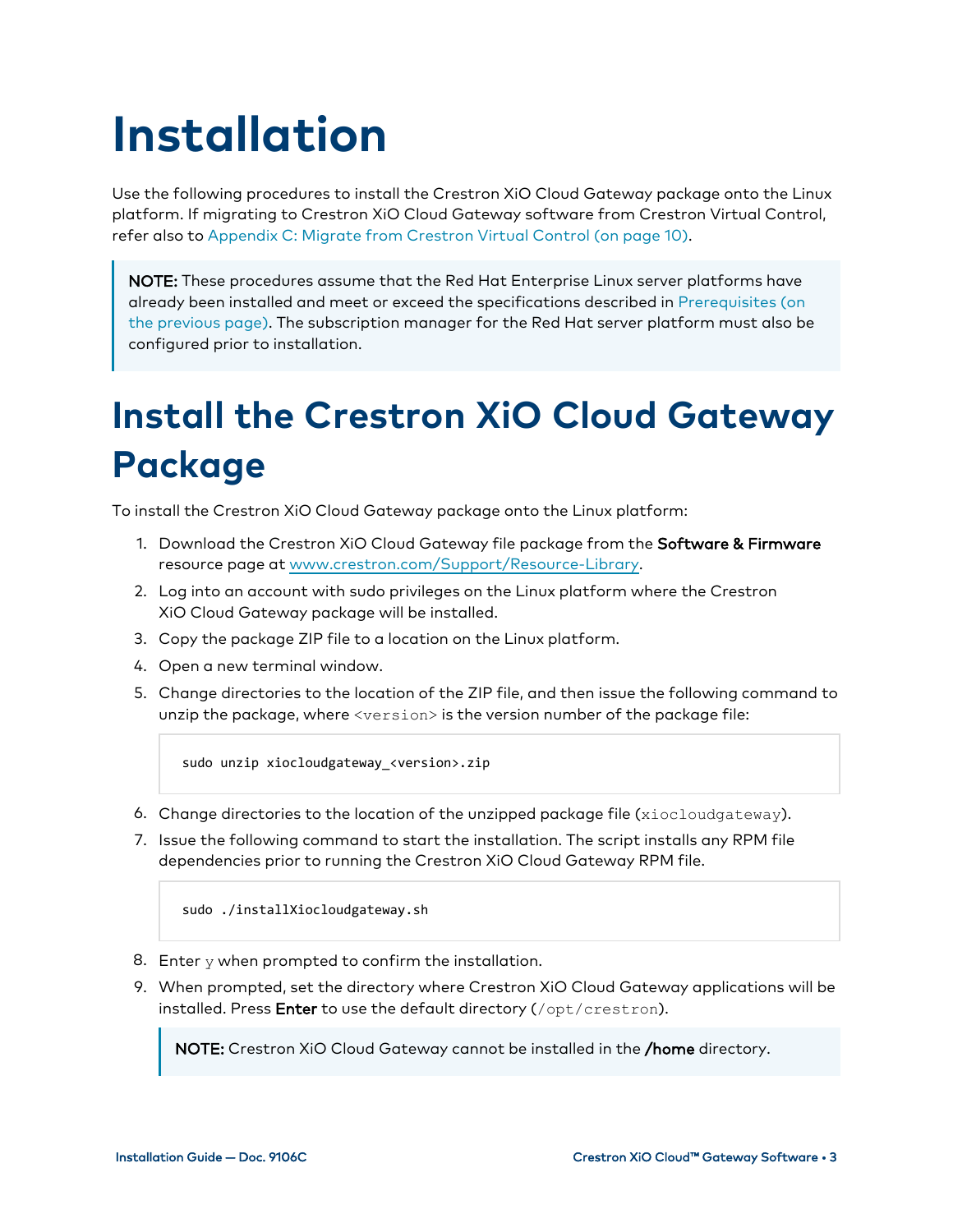- 10. When prompted, set the Redis port number. Redis is used as a database for Crestron XiO Cloud Gateway processes. Press **Enter** to use the default Redis port value.
- 11. Enter the root account password when prompted to have the Crestron XiO Cloud Gateway installer check whether the MariaDB® database server is installed. The MariaDB database server is installed automatically if it is not already. If the root account password is not set, you will be prompted to create and confirm a password.

NOTE: [MariaDB](https://mariadb.org/about/) is a scalable database server used by the Crestron XiO Cloud Gateway server to turn data into structured information.

- 12. Enter a name to use for the Crestron XiO Cloud Gateway database. Press **Enter** to use the default database name (VirtualControl).
- 13. Enter a username to use for the Crestron XiO Cloud Gateway account. Press Enter to use the default username (virtualcontrol).
- 14. Enter a password for the Crestron XiO Cloud Gateway account. Press **Enter** to use the default password (random string).
- 15. Restart the Red Hat server.

<span id="page-7-0"></span>After restarting, the Crestron XiO Cloud Gateway service starts automatically within 2 to 3 minutes.

### **Increase the Memory Mapping Limit**

To ensure the Crestron XiO Cloud Gateway server performs optimally when running a large number of connected devices, the memory mapping limit must be increased for the server.

To increase the memory mapping limit for the Crestron XiO Cloud Gateway server:

- 1. Navigate to **/etc/** and open the sysctl.conf file in a text editing program.
- 2. Add the following line to the end of the file:

vm.max\_map\_count=262144

- 3. Save and exit the file.
- 4. Issue the following command to apply the changes without a reboot:

sudo sysctl -p

### <span id="page-7-1"></span>**Access the Web Interface**

To access the Crestron XiO Cloud Gateway web user interface after installation, enter "http:// [ServerURL]/VirtualControl/config/settings/" into a supported web browser, where [ServerURL] is the IP address or hostname of the Linux platform.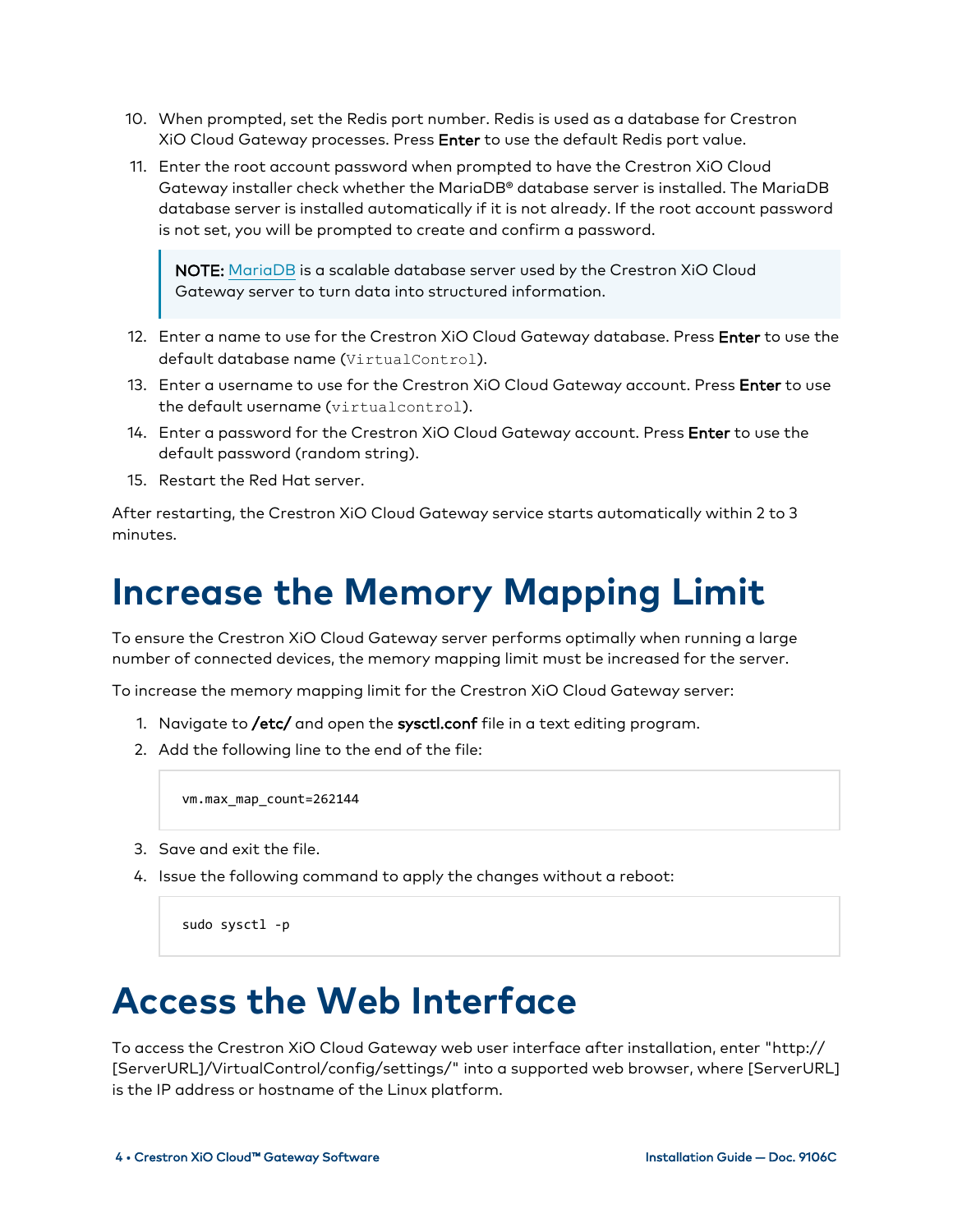The Crestron XiO Cloud Gateway user interface supports the following browsers:

- Chrome® browser
- Firefox® browser
- Microsoft Edge® browser (chromium-based)
- Safari® browser

The Status > Device Info page displays by default.

#### Crestron XiO Cloud Gateway Web User Interface

| <b>XIO</b> CLOUD GATEWAY           |                                                |  |  |  |
|------------------------------------|------------------------------------------------|--|--|--|
| $\rightarrow$<br>舎                 |                                                |  |  |  |
| Server: rmz-xioedge-02             |                                                |  |  |  |
|                                    |                                                |  |  |  |
| $\blacktriangledown$ Status        |                                                |  |  |  |
| Device Info                        |                                                |  |  |  |
| Manufacturer Crestron              |                                                |  |  |  |
|                                    | Model XIO-CLOUD-GATEWAY                        |  |  |  |
|                                    | Category Control System                        |  |  |  |
|                                    | Serial Number 005056811a65005056811a6500505681 |  |  |  |
|                                    | Version 2.4557.00176                           |  |  |  |
|                                    | Build Date Jul 20 2021                         |  |  |  |
|                                    | MAC Address 00:50:56:81:1a:65                  |  |  |  |
| Connection Type XiO Cloud          |                                                |  |  |  |
| <b>Connection Status</b> Connected |                                                |  |  |  |
| CCD Framework Version 6.0.0.25     |                                                |  |  |  |
| ▶ Network                          |                                                |  |  |  |
|                                    |                                                |  |  |  |
| © 2021 Crestron Electronics, Inc.  | <b>Privacy Statement</b>                       |  |  |  |

The following commands may be issued while the Crestron XiO Cloud Gateway service is running:

- To check the status of the Crestron XiO Cloud Gateway service while it is running, issue sudo systemctl status xiocloudgateway.
- To restart the Crestron XiO Cloud Gateway service, issue sudo systemctl restart xiocloudgateway.

NOTE: After a restart, wait 2 to 3 minutes for the service to initialize before attempting to access the web configuration interface.

• To stop the Crestron XiO Cloud Gateway service, issue sudo systemctl stop xiocloudgateway.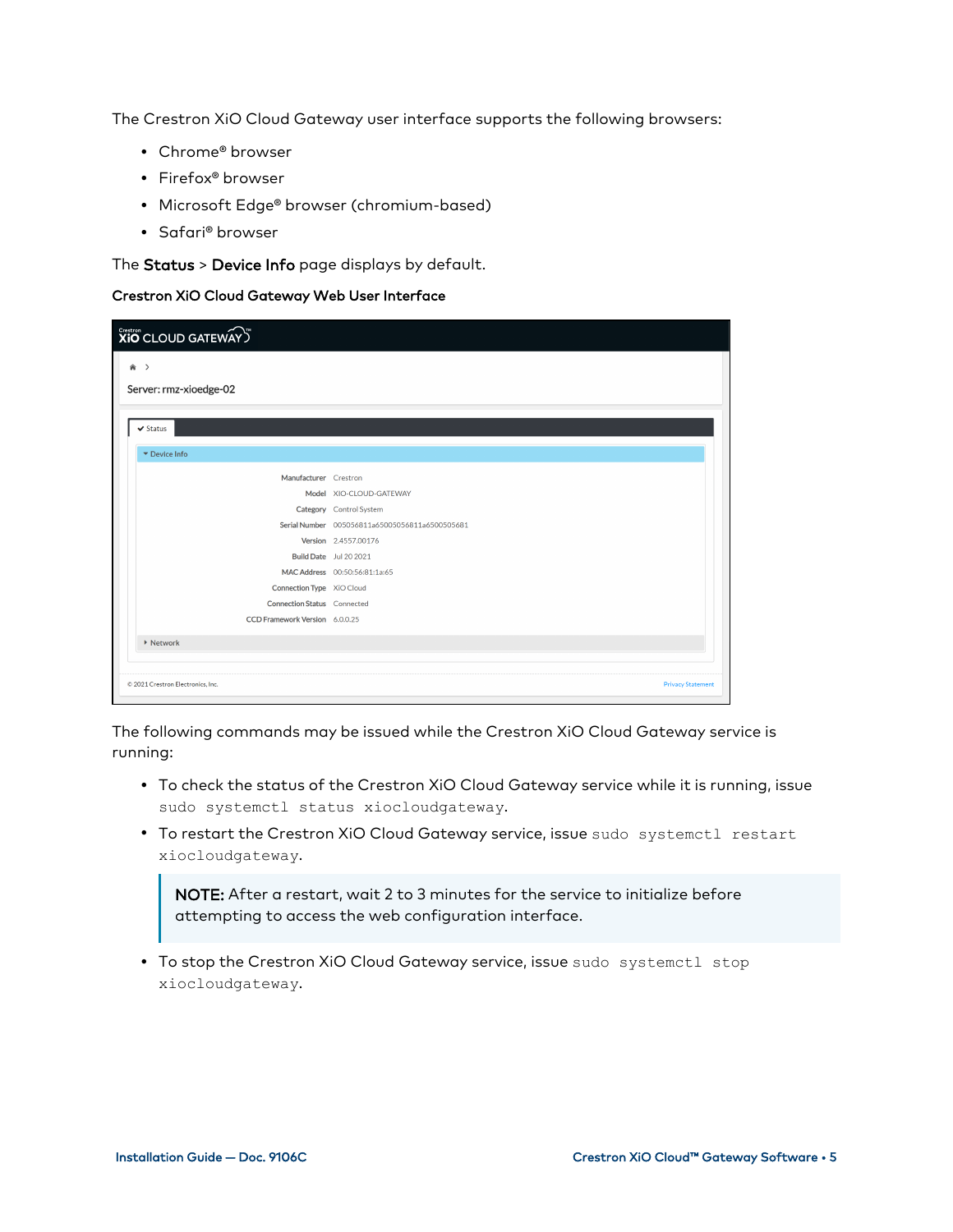### <span id="page-9-0"></span>**Update the Crestron XiO Cloud Gateway Service**

When a new version of the Crestron XiO Cloud Gateway service is available, a notification is displayed on the top of the web user interface.

#### Web User Interface - Update Notification

A new version of XiO Cloud Gateway is available. You can read the release notes here. Please contact your IT Administrator to perform the server software update.

To update the Crestron XiO Cloud Gateway service from the Linux platform:

- 1. Download the Crestron XiO Cloud Gateway file package from the Software & Firmware resource page at [www.crestron.com/Support/Resource-Library.](https://www.crestron.com/Support/Resource-Library)
- 2. Log into an account with sudo privileges on the Linux platform where the Crestron XiO Cloud Gateway package will be installed.
- 3. Copy the package ZIP file to a location on the Linux platform.
- 4. Open a new terminal window.
- 5. Change directories to the location of the ZIP file, and then issue the following command to unzip the package, where <version> is the version number of the package file:

sudo unzip xiocloudgateway\_<version>.zip

- 6. Change directories to the location of the unzipped package file (xiocloudgateway).
- 7. Issue the following command to start the installation. The script installs any RPM files that are dependencies for the installation prior to running the Crestron XiO Cloud Gateway RPM file.

sudo ./installXiocloudgateway.sh

8. Enter  $y$  when prompted to confirm the update.

The update may take up to 15 minutes to complete. Once the update has completed, the Crestron XiO Cloud Gateway service starts automatically within 2 to 3 minutes.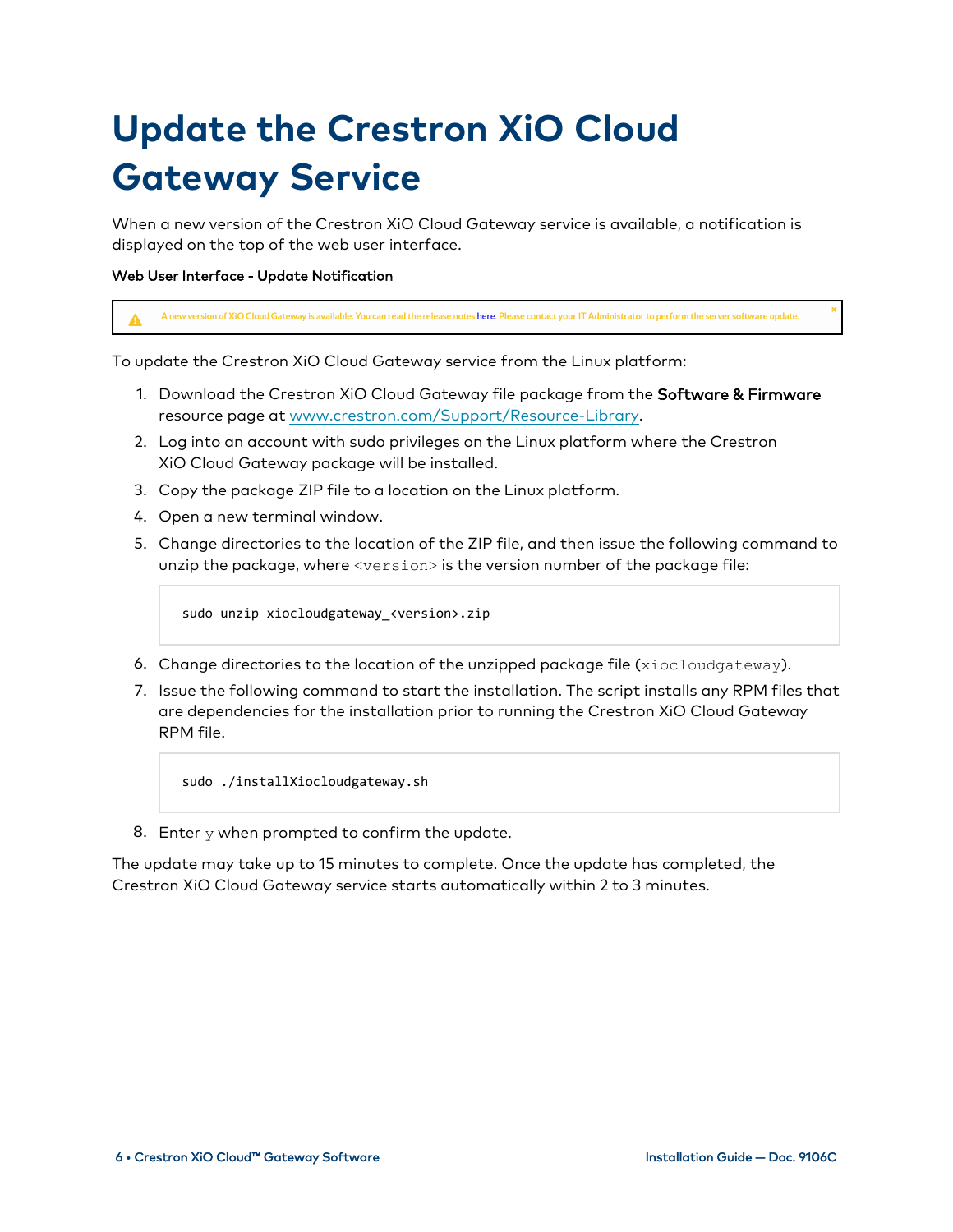# <span id="page-10-0"></span>**Appendix A: Enable Local System Logging**

The Crestron XiO Cloud Gateway service provides support for local system logging. Sample syslog.conf files are provided in the installation package that may be modified as needed.

NOTE: SELinux must be disabled on the Red Hat platform before system logging can be enabled. For more information, refer to the Crestron Virtual Control [Software](https://www.crestron.com/getmedia/7698065b-b4c6-43b4-b2aa-c69a22071ff5/mg_depg_crestron-virtual-control-red-hat-os) for Red Hat OS [Deployment](https://www.crestron.com/getmedia/7698065b-b4c6-43b4-b2aa-c69a22071ff5/mg_depg_crestron-virtual-control-red-hat-os) Guide.

To access the sample .conf files, navigate to [XiOCloudGatewayHome]/samples/conf\_files, where [XiOCloudGatewayHome] is the home directory set during installation.

To enable local system logging for the Crestron XiO Cloud Gateway server:

NOTE: Local Crestron log files are created in the /var/log/crestron/ directory.

- 1. Move the 50-default.conf file from [XiOCloudGatewayHome]/samples/conf\_files to the /etc/rsyslog.d/ directory.
- 2. Open the 50-default.conf file.
- 3. Configure local logging settings by commenting, uncommenting, or modifying the appropriate lines as follows:
	- a. Use the template below to create a customized log format for Crestron logs:

\$template crestron template, "<%syslogseverity-text%> %timegenerated% %HOSTNAME% %syslogtag% %msg%\n"

b. Use the template below to create a customized log file name per application (Use if a separate log file is needed for the application instead of a common log file):

\$template CUSTOM\_LOGS,"/var/log/crestron/%syslogtag:F,58:1%.log"

NOTE: In the log file format above, "F" is the FromChar field, "58" is the ASCII value of the delimiter, and "1" is the first field before the delimiter.

c. Use the template below to create a single log file for all applications:

\$template SINGLE\_LOG,"/var/log/crestron/crestron.log"

d. Comment any filters between lines 33–68 to send the commented item to the system log instead of the single log (shown on line 25).

NOTE: Comment all filters to send all items to the system log.

e. Configure any other Linux syslog settings as needed.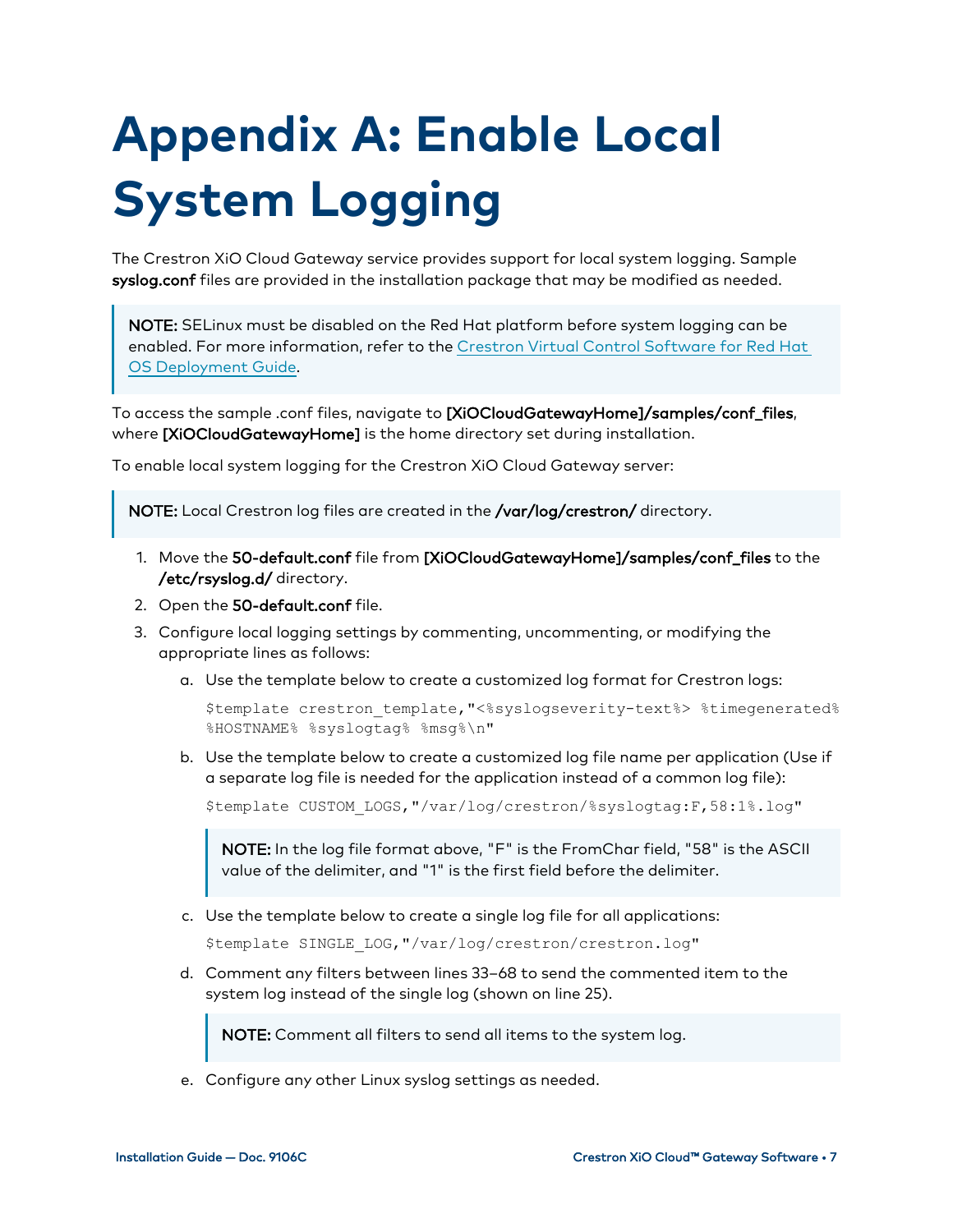- 4. Save and exit the file.
- 5. Issue sudo systemctl restart rsyslog.service to restart the system logging service.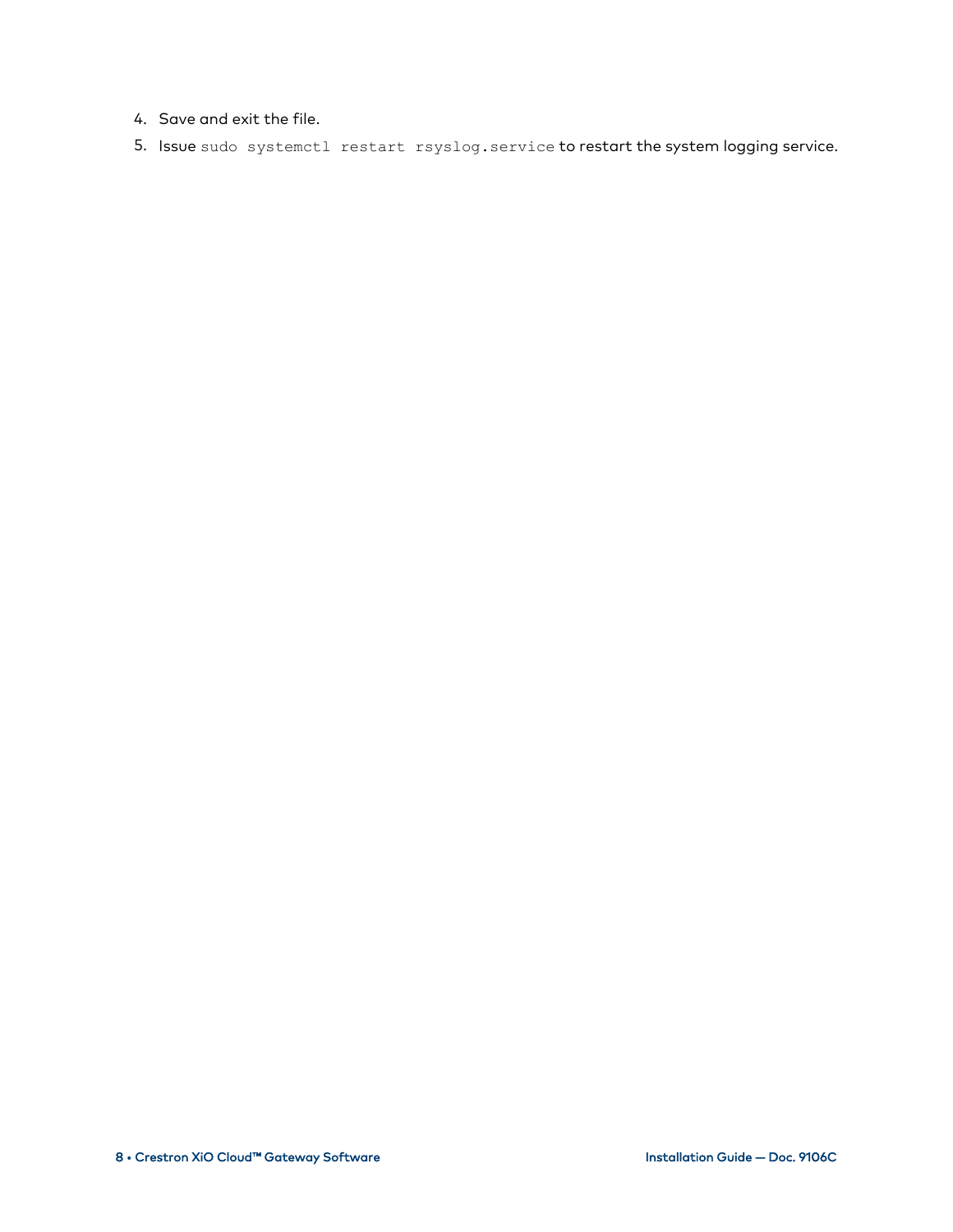# <span id="page-12-0"></span>**Appendix B: Open Server Ports**

The Crestron XiO Cloud Gateway server requires the following external and internal ports to be open while the server is running. These ports are opened when installing Crestron XiO Cloud Gateway.

#### Open External Server Ports

| <b>Port Number</b> | <b>Service</b>          | <b>Notes</b> |
|--------------------|-------------------------|--------------|
| 80 / 443           | HTTP/HTTP(S)(UDP)       |              |
| 41794              | CIP communication (UDP) |              |

#### Open Internal Server Ports

| <b>Port Number</b> | <b>Service</b>                     | <b>Notes</b>                                                                    |
|--------------------|------------------------------------|---------------------------------------------------------------------------------|
| 3306               | MySQL (TCP)                        |                                                                                 |
| 5000               | WebApp listening messages<br>(UDP) | WebApp is the Crestron XiO Cloud Gateway<br>interface into the web server.      |
| (User Defined)     | Redis (TCP)                        | Default port is 6980.                                                           |
| 50051              | DBApp listening messages<br>(UDP)  | DBApp is the Crestron XiO Cloud Gateway<br>interface into the MariaDB database. |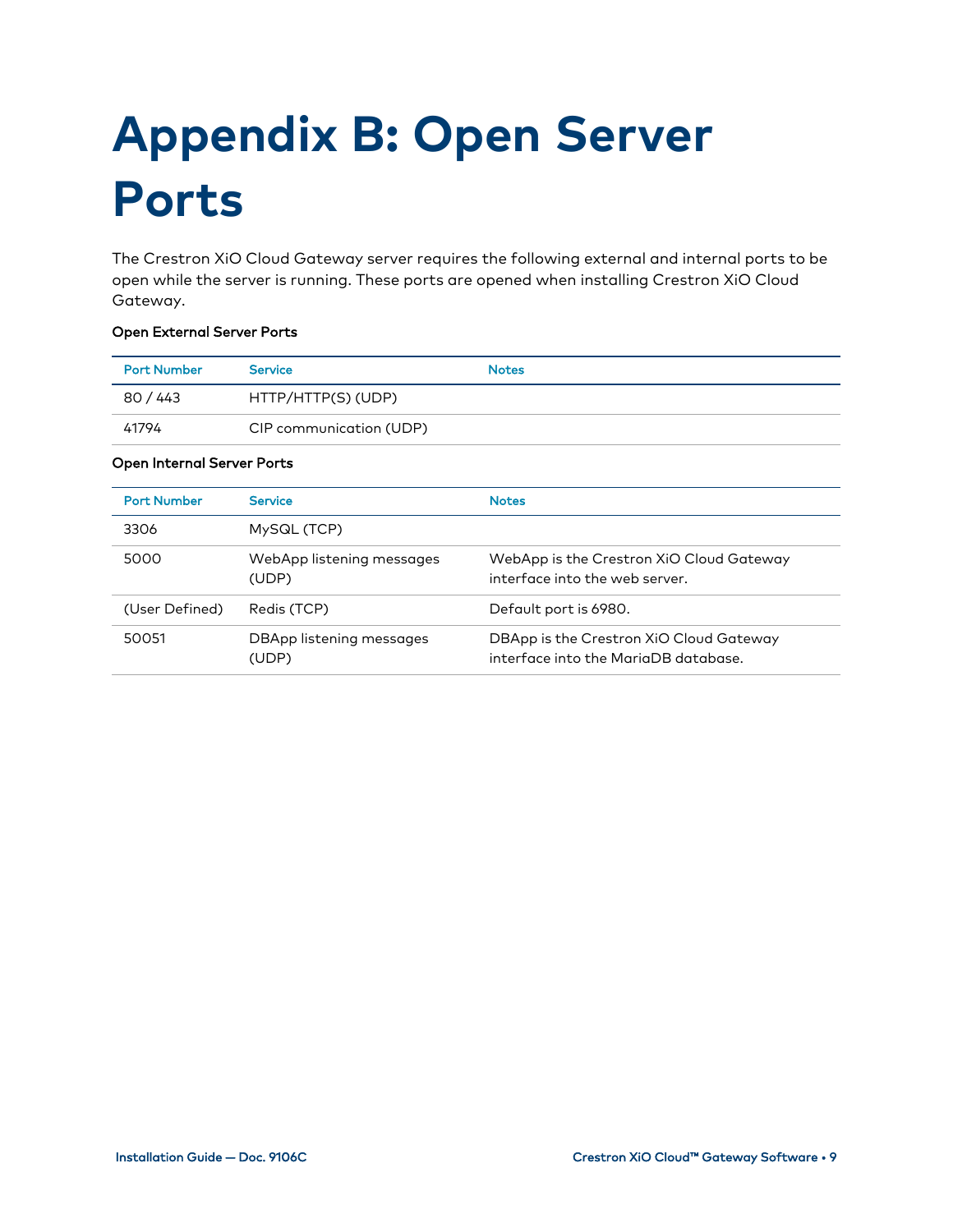# <span id="page-13-0"></span>**Appendix C: Migrate from Crestron Virtual Control**

Crestron XiO Cloud Gateway software was previously a feature subset of Crestron Virtual Control (VC-4) software. Users who installed the Crestron XiO Cloud Gateway software as part of a VC-4 installation should migrate to the standalone Crestron XiO Cloud Gateway software as described below.

CAUTION: Ensure that there are no Crestron Virtual Control licenses (perpetual or subscription) applied to the server before migrating from Crestron Virtual Control to Crestron XiO Cloud Gateway software. Any licenses that are applied to the server after migration will be lost. For more information on managing Crestron Virtual Control licenses in the XiO Cloud® service, including adding existing licenses back to your license pool, refer to the Crestron Virtual Control for Red Hat [OS® Installation](https://www.crestron.com/getmedia/bebda4cf-2070-4ff0-94c7-6fc70b5bc99a/mg_ig_crestron-virtual-control-red-hat-os) Guide.

There are two methods for migrating from VC-4 to Crestron XiO Cloud Gateway software depending on whether the VC-4 installation contains programs or rooms:

- If running Crestron XiO Cloud Gateway software within a VC-4 installation that does not contain any programs or rooms, upgrade to the standalone Crestron XiO Cloud Gateway software package as described in Update the Crestron [XiO Cloud](#page-9-0) Gateway Service (on [page 6\).](#page-9-0) All Crestron XiO Cloud Gateway devices will migrate from the VC-4 installation automatically.
- If running Crestron XiO Cloud Gateway software within a VC-4 installation that contains programs or rooms, the standalone Crestron XiO Cloud Gateway software package must be installed on a new Virtual Machine as described in Install the Crestron [XiO Cloud](#page-6-1) [Gateway](#page-6-1) Package (on page 3). Then, contact Crestron True Blue support via phone, email, or chat as described at [www.crestron.com/Support](https://www.crestron.com/Support) for assistance with manually migrating devices from the VC-4 installation to the Crestron XiO Cloud Gateway software installation.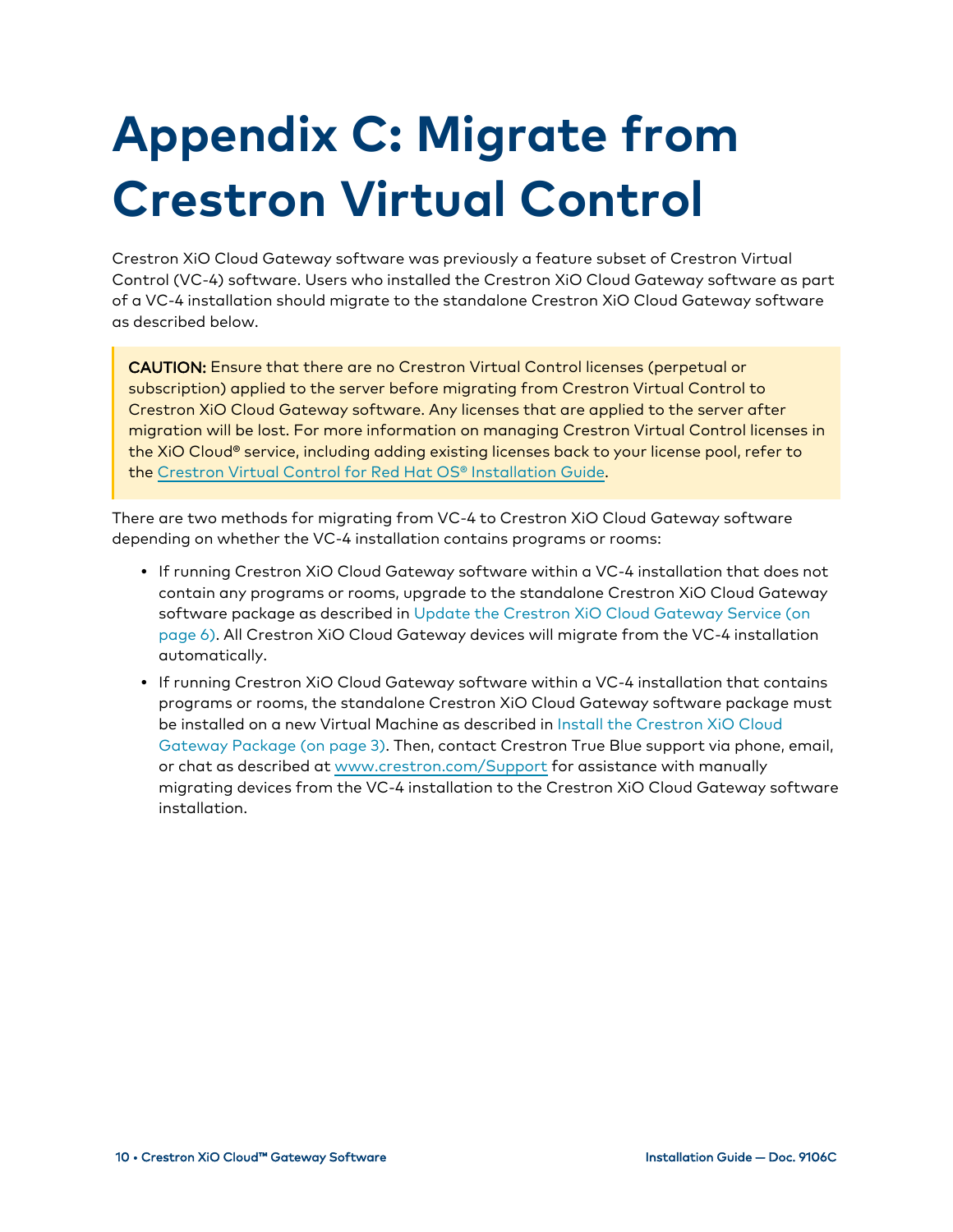This page is intentionally left blank.